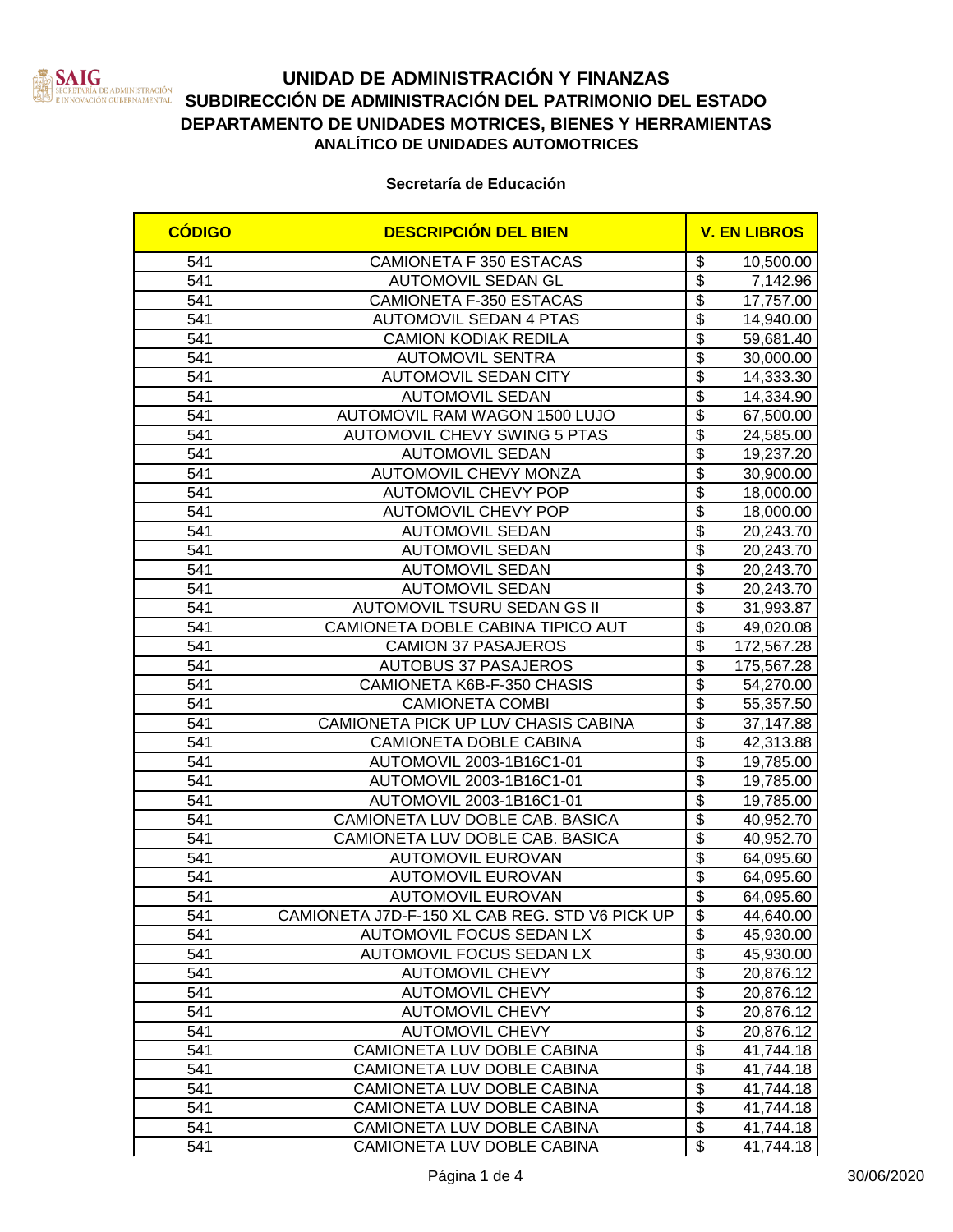

# **UNIDAD DE ADMINISTRACIÓN Y FINANZAS SATURE DE ADMINISTRACIÓN SUBDIRECCIÓN DE ADMINISTRACIÓN DEL PATRIMONIO DEL ESTADO**<br>ERNOVACIÓN CUBRINAMENTAL SUBDIRECCIÓN DE ADMINISTRACIÓN DEL PATRIMONIO DEL ESTADO **DEPARTAMENTO DE UNIDADES MOTRICES, BIENES Y HERRAMIENTAS ANALÍTICO DE UNIDADES AUTOMOTRICES**

#### **Secretaría de Educación**

| <b>CÓDIGO</b> | <b>DESCRIPCIÓN DEL BIEN</b>        |                                      | <b>V. EN LIBROS</b> |  |
|---------------|------------------------------------|--------------------------------------|---------------------|--|
| 541           | <b>CAMION AUTOBUS</b>              | \$                                   | 315,847.50          |  |
| 541           | <b>AUTOMOVIL SUBURBAN</b>          | \$                                   | 109,050.00          |  |
| 541           | <b>AUTOMOVIL ATOS</b>              | $\overline{\$}$                      | 20,850.08           |  |
| 541           | <b>AUTOMOVIL ATOS</b>              | $\overline{\$}$                      | 20,850.08           |  |
| 541           | <b>AUTOMOVIL ATOS</b>              | $\overline{\$}$                      | 20,850.08           |  |
| 541           | <b>AUTOMOVIL ATOS</b>              | $\overline{\$}$                      | 20,850.08           |  |
| 541           | <b>AUTOMOVIL NEON</b>              | $\overline{\$}$                      | 40,500.00           |  |
| 541           | <b>AUTOMOVIL EUROVAN</b>           | $\overline{\$}$                      | 66,963.60           |  |
| 541           | <b>CAMIONETA LUV D/C</b>           | $\overline{\$}$                      | 39,298.17           |  |
| 541           | CAMIONETA LUV D/C                  | $\overline{\$}$                      | 39,298.17           |  |
| 541           | CAMIONETA LUV DOBLE CABINA PICK UP | $\overline{\$}$                      | 43,385.52           |  |
| 541           | <b>AUTOMOVIL ATOS</b>              | $\overline{\$}$                      | 20,850.08           |  |
| 541           | <b>CAMIONETA PICK-UP</b>           | $\overline{\$}$                      | 59,685.00           |  |
| 541           | <b>AUTOMOVIL ATOS</b>              | $\overline{\$}$                      | 20,850.08           |  |
| 541           | <b>AUTOMOVIL EUROVAN</b>           | $\overline{\$}$                      | 68,685.60           |  |
| 541           | <b>AUTOMOVIL ATOS</b>              | $\overline{\$}$                      | 20,850.08           |  |
| 541           | CAMIONETA LUV D/C                  | $\overline{\$}$                      | 39,716.93           |  |
| 541           | CAMIONETA LUV D/C                  | $\overline{\$}$                      | 43,635.00           |  |
| 541           | CAMIONETA LUV D/C                  | $\overline{\mathbf{S}}$              | 43,635.00           |  |
| 541           | <b>AUTOMOVIL FIESTA</b>            | $\overline{\$}$                      | 29,160.00           |  |
| 541           | <b>AUTOMOVIL FIESTA</b>            | $\overline{\$}$                      | 29,160.00           |  |
| 541           | <b>AUTOMOVIL FIESTA</b>            | $\overline{\$}$                      | 29,160.00           |  |
| 541           | <b>AUTOMOVIL FIESTA</b>            | $\overline{\boldsymbol{\theta}}$     | 29,160.00           |  |
| 541           | <b>CAMIONETA ESTACAS</b>           | $\overline{\$}$                      | 56,910.00           |  |
| 541           | <b>CAMIONETA ESTACAS</b>           | $\overline{\$}$                      | 56,910.00           |  |
| 541           | <b>CAMIONETA ESTACAS</b>           | $\overline{\$}$                      | 56,910.00           |  |
| 541           | <b>CAMIONETA ESTACAS</b>           | $\overline{\$}$                      | 56,910.00           |  |
| 541           | <b>CAMIONETA ESTACAS</b>           | $\overline{\$}$                      | 56,910.00           |  |
| 541           | <b>CAMIONETA ESTACAS</b>           | $\overline{\$}$                      | 56,910.00           |  |
| 541           | <b>CAMIONETA ESTACAS</b>           | $\overline{\$}$                      | 56,910.00           |  |
| 541           | <b>CAMIONETA ESTACAS</b>           | $\overline{\$}$                      | 56,910.00           |  |
| 541           | <b>AUTOMOVIL NEON</b>              | $\overline{\boldsymbol{\mathsf{S}}}$ | 41,700.00           |  |
| 541           | <b>CAMIONETA PICK-UP</b>           | $\overline{\$}$                      | 62,397.00           |  |
| 541           | CAMIONETA LUV D/C                  | $\overline{\$}$                      | 43,635.00           |  |
| 541           | <b>AUTOMOVIL TSURU GSI</b>         | \$                                   | 26,610.00           |  |
| 549           | MOTOCICLETA EN-125 HURACAN         | $\overline{\$}$                      | 6,480.00            |  |
| 541           | CAMIONETA DOBLE CABINA             | $\overline{\$}$                      | 45,210.00           |  |
| 541           | CAMIONETA DOBLE CABINA             | $\overline{\mathcal{L}}$             | 45,210.00           |  |
| 541           | <b>CAMION AUTOBUS</b>              | $\overline{\$}$                      | 209,781.81          |  |
| 541           | <b>AUTOMOVIL CHEVY</b>             | $\overline{\mathcal{E}}$             | 29,983.07           |  |
| 541           | CAMIONETA DOBLE CABINA             | $\overline{\mathbf{e}}$              | 44,970.00           |  |
| 541           | <b>CAMIONETA LUV D/C</b>           | $\overline{\$}$                      | 43,678.80           |  |
| 541           | <b>CAMIONETA PICK-UP</b>           | $\overline{\$}$                      | 56,385.90           |  |
| 541           | <b>AUTOMOVIL CHEVY</b>             | $\overline{\$}$                      | 28,657.80           |  |
| 541           | <b>CAMIONETA PICK UP COURIER</b>   | $\overline{\$}$                      | 37,260.00           |  |
| 541           | <b>AUTOMOVIL FIESTA FIRST</b>      | $\overline{\$}$                      | 32,910.00           |  |
| 541           | <b>AUTOMOVIL FIESTA FIRST</b>      | $\overline{\mathbf{S}}$              | 32,910.00           |  |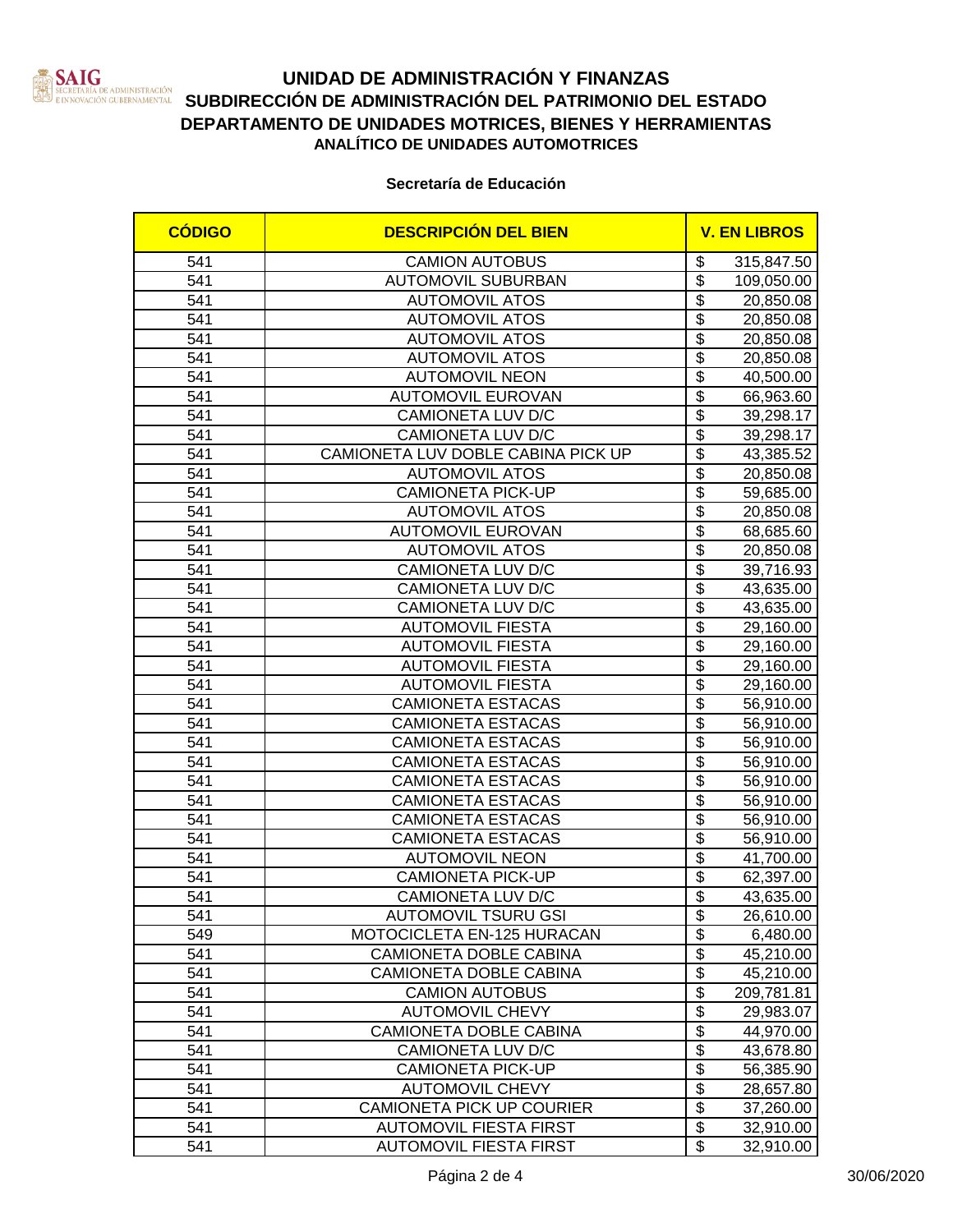

# **UNIDAD DE ADMINISTRACIÓN Y FINANZAS SATURE DE ADMINISTRACIÓN SUBDIRECCIÓN DE ADMINISTRACIÓN DEL PATRIMONIO DEL ESTADO**<br>ERNOVACIÓN CUBRINAMENTAL SUBDIRECCIÓN DE ADMINISTRACIÓN DEL PATRIMONIO DEL ESTADO **DEPARTAMENTO DE UNIDADES MOTRICES, BIENES Y HERRAMIENTAS ANALÍTICO DE UNIDADES AUTOMOTRICES**

#### **Secretaría de Educación**

| 541<br>CAMIONETA LUV DOBLE CAB. BASICA<br>\$<br>43,152.95<br>$\overline{\mathbf{e}}$<br>541<br>CAMIONETA LUV D/C<br>46,396.64<br>$\overline{\$}$<br>541<br><b>AUTOMOVIL CHEVY</b><br>29,552.70<br>$\overline{\$}$<br>541<br>AUTOMOVIL EXPRESS VAN<br>83,605.15<br>$\overline{\$}$<br><b>AUTOMOVIL CHEVY</b><br>541<br>30,646.50<br>$\overline{\$}$<br>541<br><b>CAMIONETA PICK-UP</b><br>58,050.00<br>$\overline{\$}$<br>541<br><b>AUTOMOVIL CHEVY</b><br>33,927.00<br>$\overline{\$}$<br>541<br><b>AUTOMOVIL VOYAGER</b><br>62,970.00<br>$\overline{\$}$<br>541<br><b>CAMIONETA RANGER CREW CAB</b><br>49,080.00<br>$\overline{\$}$<br>541<br>CAMIONETA RANGER CREW CAB<br>49,080.00<br>$\overline{\$}$<br>541<br>CAMIONETA RANGER CREW CAB<br>49,080.00<br>$\overline{\$}$<br>541<br>CAMIONETA RANGER CREW CAB<br>49,080.00<br>$\overline{\$}$<br>541<br><b>AUTOMOVIL TSURU GSI</b><br>31,970.40<br>$\overline{\$}$<br>541<br><b>AUTOMOVIL TSURU GSI</b><br>31,970.40<br>$\overline{\$}$<br>541<br><b>AUTOMOVIL TSURU GSI</b><br>31,970.40<br>$\overline{\$}$<br>541<br><b>AUTOMOVIL TSURU GSI</b><br>31,970.40<br>$\overline{\$}$<br>541<br><b>AUTOMOVIL TSURU GSI</b><br>31,970.40<br>\$<br>541<br><b>AUTOMOVIL CHEVY</b><br>28,799.40<br>$\overline{\mathbf{S}}$<br>541<br><b>AUTOMOVIL CHEVY</b><br>32,011.50<br>$\overline{\$}$<br>541<br><b>AUTOMOVIL CHEVY</b><br>32,011.50<br>$\overline{\$}$<br><b>AUTOMOVIL SUBURBAN</b><br>541<br>166,500.00<br>$\overline{\$}$<br>541<br><b>CAMIONETA HIACE</b><br>92,794.13<br>$\overline{\mathbf{S}}$<br>541<br><b>CAMIONETA REDILAS</b><br>50,880.00<br>$\overline{\$}$<br>541<br><b>CAMIONETA REDILAS</b><br>50,880.00<br>$\overline{\$}$<br>541<br><b>CAMIONETA REDILAS</b><br>55,380.02<br>$\overline{\$}$<br><b>AUTOMOVIL TSURU GS II</b><br>541<br>42,630.00<br>$\overline{\$}$<br><b>AUTOMOVIL TSURU GS II</b><br>541<br>42,630.00<br>$\overline{\$}$<br>541<br><b>AUTOMOVIL TSURU GS II</b><br>42,630.00<br>$\overline{\$}$<br>541<br><b>AUTOMOVIL TSURU GS II</b><br>38,430.00<br>$\overline{\$}$<br>541<br><b>AUTOMOVIL TSURU GS II</b><br>38,430.00<br>$\overline{\$}$<br>541<br><b>AUTOMOVIL TSURU GS II</b><br>42,630.00<br>$\overline{\mathcal{L}}$<br>541<br><b>AUTOMOVIL TSURU GS II</b><br>42,630.00<br>$\overline{\$}$<br>541<br><b>AUTOMOVIL TSURU GS II</b><br>38,430.00<br>$\overline{\$}$<br>541<br><b>AUTOMOVIL TSURU GS II</b><br>38,430.00<br>541<br>CAMIONETA DOBLE CABINA<br>\$<br>59,340.00<br>$\overline{\mathbf{e}}$<br>541<br>CAMIONETA DOBLE CABINA<br>59,340.00<br>$\overline{\$}$<br>541<br>CAMIONETA DOBLE CABINA<br>53,910.00<br>$\overline{\mathcal{L}}$<br>541<br>CAMIONETA DOBLE CABINA<br>53,910.00<br>$\overline{\$}$<br>541<br><b>CAMIONETA ESTACAS</b><br>91,597.50<br>$\overline{\mathbf{e}}$<br>541<br><b>CAMIONETA ESTACAS</b><br>91,597.50<br>$\overline{\mathbf{e}}$<br>541<br>CAMIONETA PICK UP COURIER<br>45,414.00<br>$\overline{\$}$<br>541<br>CAMIONETA PICK UP COURIER<br>45,414.00<br>$\overline{\$}$<br>541<br><b>CAMIONETA PICK UP COURIER</b><br>45,414.00<br>$\overline{\boldsymbol{\theta}}$<br>541<br>45,414.00 | <b>CÓDIGO</b> | <b>DESCRIPCIÓN DEL BIEN</b> | <b>V. EN LIBROS</b> |  |
|------------------------------------------------------------------------------------------------------------------------------------------------------------------------------------------------------------------------------------------------------------------------------------------------------------------------------------------------------------------------------------------------------------------------------------------------------------------------------------------------------------------------------------------------------------------------------------------------------------------------------------------------------------------------------------------------------------------------------------------------------------------------------------------------------------------------------------------------------------------------------------------------------------------------------------------------------------------------------------------------------------------------------------------------------------------------------------------------------------------------------------------------------------------------------------------------------------------------------------------------------------------------------------------------------------------------------------------------------------------------------------------------------------------------------------------------------------------------------------------------------------------------------------------------------------------------------------------------------------------------------------------------------------------------------------------------------------------------------------------------------------------------------------------------------------------------------------------------------------------------------------------------------------------------------------------------------------------------------------------------------------------------------------------------------------------------------------------------------------------------------------------------------------------------------------------------------------------------------------------------------------------------------------------------------------------------------------------------------------------------------------------------------------------------------------------------------------------------------------------------------------------------------------------------------------------------------------------------------------------------------------------------------------------------------------------------------------------------------------------------------------------------------------------------------------------------------------------------------------------------------------------------------------------------------------------------------------------------------------------------------------------------------------------------------------------------------------------------------------------------------|---------------|-----------------------------|---------------------|--|
|                                                                                                                                                                                                                                                                                                                                                                                                                                                                                                                                                                                                                                                                                                                                                                                                                                                                                                                                                                                                                                                                                                                                                                                                                                                                                                                                                                                                                                                                                                                                                                                                                                                                                                                                                                                                                                                                                                                                                                                                                                                                                                                                                                                                                                                                                                                                                                                                                                                                                                                                                                                                                                                                                                                                                                                                                                                                                                                                                                                                                                                                                                                              |               |                             |                     |  |
|                                                                                                                                                                                                                                                                                                                                                                                                                                                                                                                                                                                                                                                                                                                                                                                                                                                                                                                                                                                                                                                                                                                                                                                                                                                                                                                                                                                                                                                                                                                                                                                                                                                                                                                                                                                                                                                                                                                                                                                                                                                                                                                                                                                                                                                                                                                                                                                                                                                                                                                                                                                                                                                                                                                                                                                                                                                                                                                                                                                                                                                                                                                              |               |                             |                     |  |
|                                                                                                                                                                                                                                                                                                                                                                                                                                                                                                                                                                                                                                                                                                                                                                                                                                                                                                                                                                                                                                                                                                                                                                                                                                                                                                                                                                                                                                                                                                                                                                                                                                                                                                                                                                                                                                                                                                                                                                                                                                                                                                                                                                                                                                                                                                                                                                                                                                                                                                                                                                                                                                                                                                                                                                                                                                                                                                                                                                                                                                                                                                                              |               |                             |                     |  |
|                                                                                                                                                                                                                                                                                                                                                                                                                                                                                                                                                                                                                                                                                                                                                                                                                                                                                                                                                                                                                                                                                                                                                                                                                                                                                                                                                                                                                                                                                                                                                                                                                                                                                                                                                                                                                                                                                                                                                                                                                                                                                                                                                                                                                                                                                                                                                                                                                                                                                                                                                                                                                                                                                                                                                                                                                                                                                                                                                                                                                                                                                                                              |               |                             |                     |  |
|                                                                                                                                                                                                                                                                                                                                                                                                                                                                                                                                                                                                                                                                                                                                                                                                                                                                                                                                                                                                                                                                                                                                                                                                                                                                                                                                                                                                                                                                                                                                                                                                                                                                                                                                                                                                                                                                                                                                                                                                                                                                                                                                                                                                                                                                                                                                                                                                                                                                                                                                                                                                                                                                                                                                                                                                                                                                                                                                                                                                                                                                                                                              |               |                             |                     |  |
|                                                                                                                                                                                                                                                                                                                                                                                                                                                                                                                                                                                                                                                                                                                                                                                                                                                                                                                                                                                                                                                                                                                                                                                                                                                                                                                                                                                                                                                                                                                                                                                                                                                                                                                                                                                                                                                                                                                                                                                                                                                                                                                                                                                                                                                                                                                                                                                                                                                                                                                                                                                                                                                                                                                                                                                                                                                                                                                                                                                                                                                                                                                              |               |                             |                     |  |
|                                                                                                                                                                                                                                                                                                                                                                                                                                                                                                                                                                                                                                                                                                                                                                                                                                                                                                                                                                                                                                                                                                                                                                                                                                                                                                                                                                                                                                                                                                                                                                                                                                                                                                                                                                                                                                                                                                                                                                                                                                                                                                                                                                                                                                                                                                                                                                                                                                                                                                                                                                                                                                                                                                                                                                                                                                                                                                                                                                                                                                                                                                                              |               |                             |                     |  |
|                                                                                                                                                                                                                                                                                                                                                                                                                                                                                                                                                                                                                                                                                                                                                                                                                                                                                                                                                                                                                                                                                                                                                                                                                                                                                                                                                                                                                                                                                                                                                                                                                                                                                                                                                                                                                                                                                                                                                                                                                                                                                                                                                                                                                                                                                                                                                                                                                                                                                                                                                                                                                                                                                                                                                                                                                                                                                                                                                                                                                                                                                                                              |               |                             |                     |  |
|                                                                                                                                                                                                                                                                                                                                                                                                                                                                                                                                                                                                                                                                                                                                                                                                                                                                                                                                                                                                                                                                                                                                                                                                                                                                                                                                                                                                                                                                                                                                                                                                                                                                                                                                                                                                                                                                                                                                                                                                                                                                                                                                                                                                                                                                                                                                                                                                                                                                                                                                                                                                                                                                                                                                                                                                                                                                                                                                                                                                                                                                                                                              |               |                             |                     |  |
|                                                                                                                                                                                                                                                                                                                                                                                                                                                                                                                                                                                                                                                                                                                                                                                                                                                                                                                                                                                                                                                                                                                                                                                                                                                                                                                                                                                                                                                                                                                                                                                                                                                                                                                                                                                                                                                                                                                                                                                                                                                                                                                                                                                                                                                                                                                                                                                                                                                                                                                                                                                                                                                                                                                                                                                                                                                                                                                                                                                                                                                                                                                              |               |                             |                     |  |
|                                                                                                                                                                                                                                                                                                                                                                                                                                                                                                                                                                                                                                                                                                                                                                                                                                                                                                                                                                                                                                                                                                                                                                                                                                                                                                                                                                                                                                                                                                                                                                                                                                                                                                                                                                                                                                                                                                                                                                                                                                                                                                                                                                                                                                                                                                                                                                                                                                                                                                                                                                                                                                                                                                                                                                                                                                                                                                                                                                                                                                                                                                                              |               |                             |                     |  |
|                                                                                                                                                                                                                                                                                                                                                                                                                                                                                                                                                                                                                                                                                                                                                                                                                                                                                                                                                                                                                                                                                                                                                                                                                                                                                                                                                                                                                                                                                                                                                                                                                                                                                                                                                                                                                                                                                                                                                                                                                                                                                                                                                                                                                                                                                                                                                                                                                                                                                                                                                                                                                                                                                                                                                                                                                                                                                                                                                                                                                                                                                                                              |               |                             |                     |  |
|                                                                                                                                                                                                                                                                                                                                                                                                                                                                                                                                                                                                                                                                                                                                                                                                                                                                                                                                                                                                                                                                                                                                                                                                                                                                                                                                                                                                                                                                                                                                                                                                                                                                                                                                                                                                                                                                                                                                                                                                                                                                                                                                                                                                                                                                                                                                                                                                                                                                                                                                                                                                                                                                                                                                                                                                                                                                                                                                                                                                                                                                                                                              |               |                             |                     |  |
|                                                                                                                                                                                                                                                                                                                                                                                                                                                                                                                                                                                                                                                                                                                                                                                                                                                                                                                                                                                                                                                                                                                                                                                                                                                                                                                                                                                                                                                                                                                                                                                                                                                                                                                                                                                                                                                                                                                                                                                                                                                                                                                                                                                                                                                                                                                                                                                                                                                                                                                                                                                                                                                                                                                                                                                                                                                                                                                                                                                                                                                                                                                              |               |                             |                     |  |
|                                                                                                                                                                                                                                                                                                                                                                                                                                                                                                                                                                                                                                                                                                                                                                                                                                                                                                                                                                                                                                                                                                                                                                                                                                                                                                                                                                                                                                                                                                                                                                                                                                                                                                                                                                                                                                                                                                                                                                                                                                                                                                                                                                                                                                                                                                                                                                                                                                                                                                                                                                                                                                                                                                                                                                                                                                                                                                                                                                                                                                                                                                                              |               |                             |                     |  |
|                                                                                                                                                                                                                                                                                                                                                                                                                                                                                                                                                                                                                                                                                                                                                                                                                                                                                                                                                                                                                                                                                                                                                                                                                                                                                                                                                                                                                                                                                                                                                                                                                                                                                                                                                                                                                                                                                                                                                                                                                                                                                                                                                                                                                                                                                                                                                                                                                                                                                                                                                                                                                                                                                                                                                                                                                                                                                                                                                                                                                                                                                                                              |               |                             |                     |  |
|                                                                                                                                                                                                                                                                                                                                                                                                                                                                                                                                                                                                                                                                                                                                                                                                                                                                                                                                                                                                                                                                                                                                                                                                                                                                                                                                                                                                                                                                                                                                                                                                                                                                                                                                                                                                                                                                                                                                                                                                                                                                                                                                                                                                                                                                                                                                                                                                                                                                                                                                                                                                                                                                                                                                                                                                                                                                                                                                                                                                                                                                                                                              |               |                             |                     |  |
|                                                                                                                                                                                                                                                                                                                                                                                                                                                                                                                                                                                                                                                                                                                                                                                                                                                                                                                                                                                                                                                                                                                                                                                                                                                                                                                                                                                                                                                                                                                                                                                                                                                                                                                                                                                                                                                                                                                                                                                                                                                                                                                                                                                                                                                                                                                                                                                                                                                                                                                                                                                                                                                                                                                                                                                                                                                                                                                                                                                                                                                                                                                              |               |                             |                     |  |
|                                                                                                                                                                                                                                                                                                                                                                                                                                                                                                                                                                                                                                                                                                                                                                                                                                                                                                                                                                                                                                                                                                                                                                                                                                                                                                                                                                                                                                                                                                                                                                                                                                                                                                                                                                                                                                                                                                                                                                                                                                                                                                                                                                                                                                                                                                                                                                                                                                                                                                                                                                                                                                                                                                                                                                                                                                                                                                                                                                                                                                                                                                                              |               |                             |                     |  |
|                                                                                                                                                                                                                                                                                                                                                                                                                                                                                                                                                                                                                                                                                                                                                                                                                                                                                                                                                                                                                                                                                                                                                                                                                                                                                                                                                                                                                                                                                                                                                                                                                                                                                                                                                                                                                                                                                                                                                                                                                                                                                                                                                                                                                                                                                                                                                                                                                                                                                                                                                                                                                                                                                                                                                                                                                                                                                                                                                                                                                                                                                                                              |               |                             |                     |  |
|                                                                                                                                                                                                                                                                                                                                                                                                                                                                                                                                                                                                                                                                                                                                                                                                                                                                                                                                                                                                                                                                                                                                                                                                                                                                                                                                                                                                                                                                                                                                                                                                                                                                                                                                                                                                                                                                                                                                                                                                                                                                                                                                                                                                                                                                                                                                                                                                                                                                                                                                                                                                                                                                                                                                                                                                                                                                                                                                                                                                                                                                                                                              |               |                             |                     |  |
|                                                                                                                                                                                                                                                                                                                                                                                                                                                                                                                                                                                                                                                                                                                                                                                                                                                                                                                                                                                                                                                                                                                                                                                                                                                                                                                                                                                                                                                                                                                                                                                                                                                                                                                                                                                                                                                                                                                                                                                                                                                                                                                                                                                                                                                                                                                                                                                                                                                                                                                                                                                                                                                                                                                                                                                                                                                                                                                                                                                                                                                                                                                              |               |                             |                     |  |
|                                                                                                                                                                                                                                                                                                                                                                                                                                                                                                                                                                                                                                                                                                                                                                                                                                                                                                                                                                                                                                                                                                                                                                                                                                                                                                                                                                                                                                                                                                                                                                                                                                                                                                                                                                                                                                                                                                                                                                                                                                                                                                                                                                                                                                                                                                                                                                                                                                                                                                                                                                                                                                                                                                                                                                                                                                                                                                                                                                                                                                                                                                                              |               |                             |                     |  |
|                                                                                                                                                                                                                                                                                                                                                                                                                                                                                                                                                                                                                                                                                                                                                                                                                                                                                                                                                                                                                                                                                                                                                                                                                                                                                                                                                                                                                                                                                                                                                                                                                                                                                                                                                                                                                                                                                                                                                                                                                                                                                                                                                                                                                                                                                                                                                                                                                                                                                                                                                                                                                                                                                                                                                                                                                                                                                                                                                                                                                                                                                                                              |               |                             |                     |  |
|                                                                                                                                                                                                                                                                                                                                                                                                                                                                                                                                                                                                                                                                                                                                                                                                                                                                                                                                                                                                                                                                                                                                                                                                                                                                                                                                                                                                                                                                                                                                                                                                                                                                                                                                                                                                                                                                                                                                                                                                                                                                                                                                                                                                                                                                                                                                                                                                                                                                                                                                                                                                                                                                                                                                                                                                                                                                                                                                                                                                                                                                                                                              |               |                             |                     |  |
|                                                                                                                                                                                                                                                                                                                                                                                                                                                                                                                                                                                                                                                                                                                                                                                                                                                                                                                                                                                                                                                                                                                                                                                                                                                                                                                                                                                                                                                                                                                                                                                                                                                                                                                                                                                                                                                                                                                                                                                                                                                                                                                                                                                                                                                                                                                                                                                                                                                                                                                                                                                                                                                                                                                                                                                                                                                                                                                                                                                                                                                                                                                              |               |                             |                     |  |
|                                                                                                                                                                                                                                                                                                                                                                                                                                                                                                                                                                                                                                                                                                                                                                                                                                                                                                                                                                                                                                                                                                                                                                                                                                                                                                                                                                                                                                                                                                                                                                                                                                                                                                                                                                                                                                                                                                                                                                                                                                                                                                                                                                                                                                                                                                                                                                                                                                                                                                                                                                                                                                                                                                                                                                                                                                                                                                                                                                                                                                                                                                                              |               |                             |                     |  |
|                                                                                                                                                                                                                                                                                                                                                                                                                                                                                                                                                                                                                                                                                                                                                                                                                                                                                                                                                                                                                                                                                                                                                                                                                                                                                                                                                                                                                                                                                                                                                                                                                                                                                                                                                                                                                                                                                                                                                                                                                                                                                                                                                                                                                                                                                                                                                                                                                                                                                                                                                                                                                                                                                                                                                                                                                                                                                                                                                                                                                                                                                                                              |               |                             |                     |  |
|                                                                                                                                                                                                                                                                                                                                                                                                                                                                                                                                                                                                                                                                                                                                                                                                                                                                                                                                                                                                                                                                                                                                                                                                                                                                                                                                                                                                                                                                                                                                                                                                                                                                                                                                                                                                                                                                                                                                                                                                                                                                                                                                                                                                                                                                                                                                                                                                                                                                                                                                                                                                                                                                                                                                                                                                                                                                                                                                                                                                                                                                                                                              |               |                             |                     |  |
|                                                                                                                                                                                                                                                                                                                                                                                                                                                                                                                                                                                                                                                                                                                                                                                                                                                                                                                                                                                                                                                                                                                                                                                                                                                                                                                                                                                                                                                                                                                                                                                                                                                                                                                                                                                                                                                                                                                                                                                                                                                                                                                                                                                                                                                                                                                                                                                                                                                                                                                                                                                                                                                                                                                                                                                                                                                                                                                                                                                                                                                                                                                              |               |                             |                     |  |
|                                                                                                                                                                                                                                                                                                                                                                                                                                                                                                                                                                                                                                                                                                                                                                                                                                                                                                                                                                                                                                                                                                                                                                                                                                                                                                                                                                                                                                                                                                                                                                                                                                                                                                                                                                                                                                                                                                                                                                                                                                                                                                                                                                                                                                                                                                                                                                                                                                                                                                                                                                                                                                                                                                                                                                                                                                                                                                                                                                                                                                                                                                                              |               |                             |                     |  |
|                                                                                                                                                                                                                                                                                                                                                                                                                                                                                                                                                                                                                                                                                                                                                                                                                                                                                                                                                                                                                                                                                                                                                                                                                                                                                                                                                                                                                                                                                                                                                                                                                                                                                                                                                                                                                                                                                                                                                                                                                                                                                                                                                                                                                                                                                                                                                                                                                                                                                                                                                                                                                                                                                                                                                                                                                                                                                                                                                                                                                                                                                                                              |               |                             |                     |  |
|                                                                                                                                                                                                                                                                                                                                                                                                                                                                                                                                                                                                                                                                                                                                                                                                                                                                                                                                                                                                                                                                                                                                                                                                                                                                                                                                                                                                                                                                                                                                                                                                                                                                                                                                                                                                                                                                                                                                                                                                                                                                                                                                                                                                                                                                                                                                                                                                                                                                                                                                                                                                                                                                                                                                                                                                                                                                                                                                                                                                                                                                                                                              |               |                             |                     |  |
|                                                                                                                                                                                                                                                                                                                                                                                                                                                                                                                                                                                                                                                                                                                                                                                                                                                                                                                                                                                                                                                                                                                                                                                                                                                                                                                                                                                                                                                                                                                                                                                                                                                                                                                                                                                                                                                                                                                                                                                                                                                                                                                                                                                                                                                                                                                                                                                                                                                                                                                                                                                                                                                                                                                                                                                                                                                                                                                                                                                                                                                                                                                              |               |                             |                     |  |
|                                                                                                                                                                                                                                                                                                                                                                                                                                                                                                                                                                                                                                                                                                                                                                                                                                                                                                                                                                                                                                                                                                                                                                                                                                                                                                                                                                                                                                                                                                                                                                                                                                                                                                                                                                                                                                                                                                                                                                                                                                                                                                                                                                                                                                                                                                                                                                                                                                                                                                                                                                                                                                                                                                                                                                                                                                                                                                                                                                                                                                                                                                                              |               |                             |                     |  |
|                                                                                                                                                                                                                                                                                                                                                                                                                                                                                                                                                                                                                                                                                                                                                                                                                                                                                                                                                                                                                                                                                                                                                                                                                                                                                                                                                                                                                                                                                                                                                                                                                                                                                                                                                                                                                                                                                                                                                                                                                                                                                                                                                                                                                                                                                                                                                                                                                                                                                                                                                                                                                                                                                                                                                                                                                                                                                                                                                                                                                                                                                                                              |               |                             |                     |  |
|                                                                                                                                                                                                                                                                                                                                                                                                                                                                                                                                                                                                                                                                                                                                                                                                                                                                                                                                                                                                                                                                                                                                                                                                                                                                                                                                                                                                                                                                                                                                                                                                                                                                                                                                                                                                                                                                                                                                                                                                                                                                                                                                                                                                                                                                                                                                                                                                                                                                                                                                                                                                                                                                                                                                                                                                                                                                                                                                                                                                                                                                                                                              |               |                             |                     |  |
|                                                                                                                                                                                                                                                                                                                                                                                                                                                                                                                                                                                                                                                                                                                                                                                                                                                                                                                                                                                                                                                                                                                                                                                                                                                                                                                                                                                                                                                                                                                                                                                                                                                                                                                                                                                                                                                                                                                                                                                                                                                                                                                                                                                                                                                                                                                                                                                                                                                                                                                                                                                                                                                                                                                                                                                                                                                                                                                                                                                                                                                                                                                              |               |                             |                     |  |
|                                                                                                                                                                                                                                                                                                                                                                                                                                                                                                                                                                                                                                                                                                                                                                                                                                                                                                                                                                                                                                                                                                                                                                                                                                                                                                                                                                                                                                                                                                                                                                                                                                                                                                                                                                                                                                                                                                                                                                                                                                                                                                                                                                                                                                                                                                                                                                                                                                                                                                                                                                                                                                                                                                                                                                                                                                                                                                                                                                                                                                                                                                                              |               |                             |                     |  |
|                                                                                                                                                                                                                                                                                                                                                                                                                                                                                                                                                                                                                                                                                                                                                                                                                                                                                                                                                                                                                                                                                                                                                                                                                                                                                                                                                                                                                                                                                                                                                                                                                                                                                                                                                                                                                                                                                                                                                                                                                                                                                                                                                                                                                                                                                                                                                                                                                                                                                                                                                                                                                                                                                                                                                                                                                                                                                                                                                                                                                                                                                                                              |               |                             |                     |  |
|                                                                                                                                                                                                                                                                                                                                                                                                                                                                                                                                                                                                                                                                                                                                                                                                                                                                                                                                                                                                                                                                                                                                                                                                                                                                                                                                                                                                                                                                                                                                                                                                                                                                                                                                                                                                                                                                                                                                                                                                                                                                                                                                                                                                                                                                                                                                                                                                                                                                                                                                                                                                                                                                                                                                                                                                                                                                                                                                                                                                                                                                                                                              |               |                             |                     |  |
|                                                                                                                                                                                                                                                                                                                                                                                                                                                                                                                                                                                                                                                                                                                                                                                                                                                                                                                                                                                                                                                                                                                                                                                                                                                                                                                                                                                                                                                                                                                                                                                                                                                                                                                                                                                                                                                                                                                                                                                                                                                                                                                                                                                                                                                                                                                                                                                                                                                                                                                                                                                                                                                                                                                                                                                                                                                                                                                                                                                                                                                                                                                              |               |                             |                     |  |
|                                                                                                                                                                                                                                                                                                                                                                                                                                                                                                                                                                                                                                                                                                                                                                                                                                                                                                                                                                                                                                                                                                                                                                                                                                                                                                                                                                                                                                                                                                                                                                                                                                                                                                                                                                                                                                                                                                                                                                                                                                                                                                                                                                                                                                                                                                                                                                                                                                                                                                                                                                                                                                                                                                                                                                                                                                                                                                                                                                                                                                                                                                                              |               |                             |                     |  |
| $\overline{\$}$<br>541<br><b>CAMIONETA PICK UP COURIER</b>                                                                                                                                                                                                                                                                                                                                                                                                                                                                                                                                                                                                                                                                                                                                                                                                                                                                                                                                                                                                                                                                                                                                                                                                                                                                                                                                                                                                                                                                                                                                                                                                                                                                                                                                                                                                                                                                                                                                                                                                                                                                                                                                                                                                                                                                                                                                                                                                                                                                                                                                                                                                                                                                                                                                                                                                                                                                                                                                                                                                                                                                   |               | CAMIONETA PICK UP COURIER   |                     |  |
| 45,414.00<br>\$<br>541                                                                                                                                                                                                                                                                                                                                                                                                                                                                                                                                                                                                                                                                                                                                                                                                                                                                                                                                                                                                                                                                                                                                                                                                                                                                                                                                                                                                                                                                                                                                                                                                                                                                                                                                                                                                                                                                                                                                                                                                                                                                                                                                                                                                                                                                                                                                                                                                                                                                                                                                                                                                                                                                                                                                                                                                                                                                                                                                                                                                                                                                                                       |               |                             |                     |  |
| CAMIONETA PICK UP COURIER<br>45,414.00<br>$\overline{\mathcal{S}}$<br>541<br>CAMIONETA PICK UP COURIER<br>45,414.00                                                                                                                                                                                                                                                                                                                                                                                                                                                                                                                                                                                                                                                                                                                                                                                                                                                                                                                                                                                                                                                                                                                                                                                                                                                                                                                                                                                                                                                                                                                                                                                                                                                                                                                                                                                                                                                                                                                                                                                                                                                                                                                                                                                                                                                                                                                                                                                                                                                                                                                                                                                                                                                                                                                                                                                                                                                                                                                                                                                                          |               |                             |                     |  |